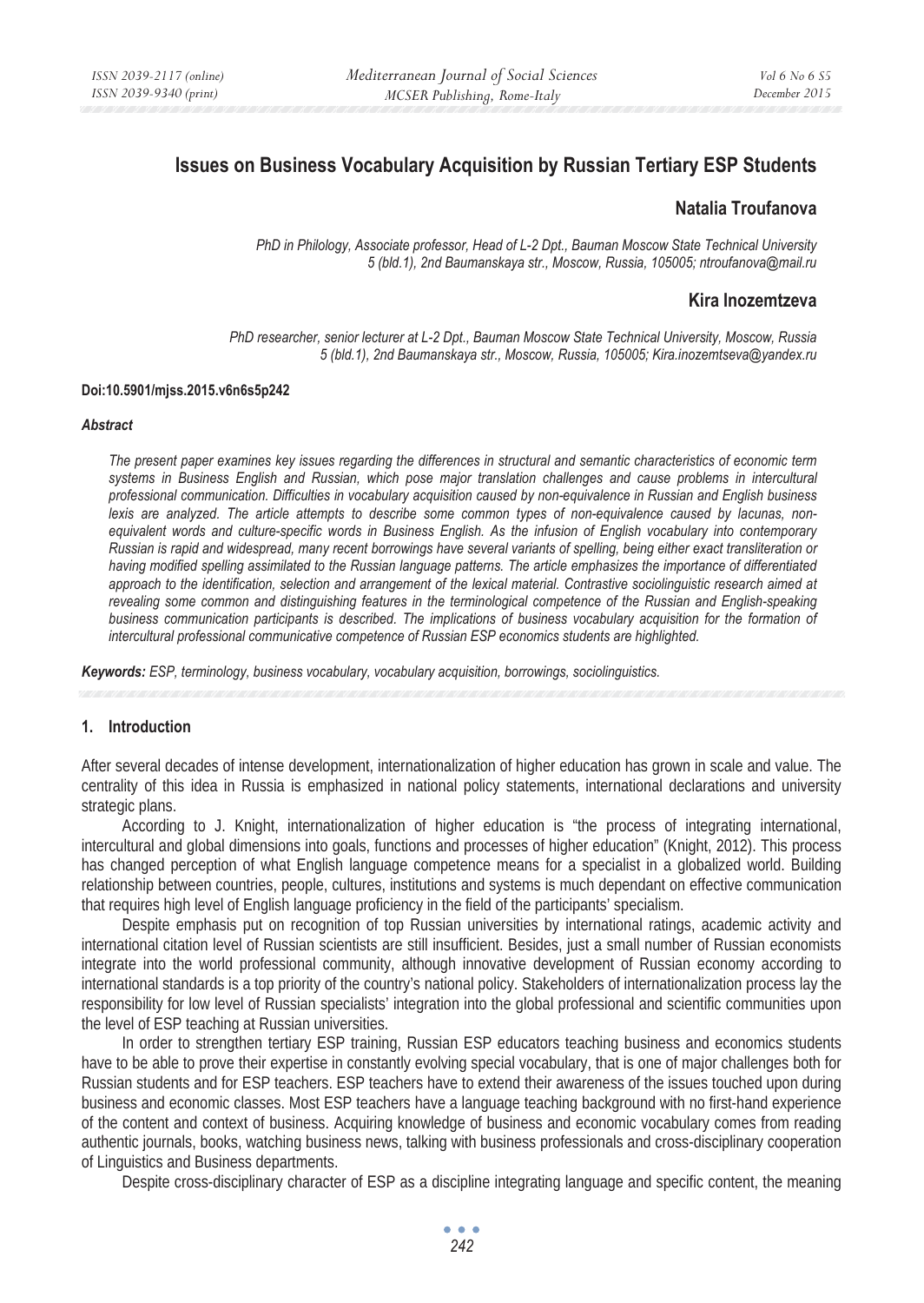of linguistic research carried out by ESP teachers in the field of terminology cannot be underestimated in the context of teaching business and economic vocabulary. Drawing on their wide experience as ESP educators, the authors explored an extensive number of business terms from two interrelated perspectives: the origin and functioning of the above lexis in various business contexts and their acquisition by university students with a view to overcome difficulties in their professional communication and job-relevant translation. The data obtained during this research can contribute to design of an ESP syllabus targeted at developing ESP competence of an international business specialist. The above data can also help ESP educators in teaching subject-specific writing in the field of business and economics; as well as they might be used by economic scientists for scientific writing purposes.

# **2. Linguistic Characteristics of Business English Vocabulary**

One of the most important factors to be taken into account in teaching and learning business-specific vocabulary is the stylistic variation in BE, as some formal words are used predominantly in written discourse while others mostly occur in spoken or conversational BE.

In some recent studies, Business English Corpus data are exploited to study genre and register variation (James & Purchase, 1996; Curado Fuentes, 2000). Lexical diversity is found in email writing, which features words and phrases that can either resemble conversational input or provide dimension that is closer to academic writing. James and Purchase (1996) describe a study concerning the choice of Economics and Business Science Vocabulary at the university level for teaching purposes. They analyze the terms borrowed from specialized technical fields and select key vocabulary according to the frequency and dispersion of subject-based lexical items in textbooks.

The use of business vocabulary in different interconnected spheres of business leads to a significant degree of polysemy and synonymy in naming of economic concepts. Radosavljević (2010) discusses the problem of 'multimeaningfulness' in BE vocabulary. The study suggests that teachers and learners of BE should know the specific professional meaning of business terms, understand the professional knowledge and build context-awareness to exclude 'multiminingfulness' and ambiguity.

The heavy use of buzzwords, neologisms as well as a large number of metaphors and idiomatic expressions represent a distinguishing characteristic of business discourse and cause a burden for economics students and their language advisors. In business dictionaries, many of them are labelled as informal, yet many are not restricted to colloquial contexts and may be used in written texts, such as articles on venture capital financing.

The use of metaphoric expressions in the field of economics has received much attention. Several studies attempted to uncover conceptual metaphors in particular sectors of business journalism and establish conditions under which enhanced metaphor awareness is beneficial to learners' vocabulary expansion (Boers, 2004, Koller, 2004). According to Boers and Demecheleer (1997), typical metaphorical themes in economics are Mechanisms and Machines (fine-tuning economic growth), Animals (seagull manager, loan shark), Plants and Gardening, Health and Fitness (company doctor, financial injection), Fighting and Warfare (conquer the market), Ships and Sailing (to be on the rocks, to rock the boat), and Sports (in pole position). Though most linguists agree that metaphors should be included in BE syllabuses, it is still not entirely clear which metaphors should be taught and 'how much metaphor instruction is needed to yield long-term gains in learners' vocabulary expansion' (Boers, 2004, p. 228).

Another notable feature of economic terminology and business jargon is the common use of all types of abbreviations, such as initialisms (APR, GDP, PLC), acronyms (SWOT analysis, ROI), clippings (Inc., ad/advert, Rep), and blends (glocalization, infomercial, flexecutive). Pop and Sim (2009) tried to provide an insightful analysis of some of the acronyms and initialisms used in BE. However, the techniques of teaching commonly used abbreviated forms of business lexical units remain to be discussed, as they appear quite frequently in BE articles and cause major difficulties in terms of decoding and translation.

### **3. Difficulties in Vocabulary Acquisition Caused by Non-equivalence in English and Russian Business Lexis**

Russian students of economics are taught various strategies to ensure better reading comprehension by using a number of content clues. There is an almost unlimited variety of clues possible, such as description clue, contrast clue, cause and effect clue, synonym restatement, exemplification, analysis of morphological structure etc. Although the learners are encouraged to develop this key vocabulary skill of guessing a new term's meaning from the context, it is a slow and complicated process, which can be completed only as a whole-group activity. In their autonomous work, students are often reluctant to use this elaborate and time-consuming procedure.

A relatively small number (about 20%) of students turn to business dictionaries for learners of English to find the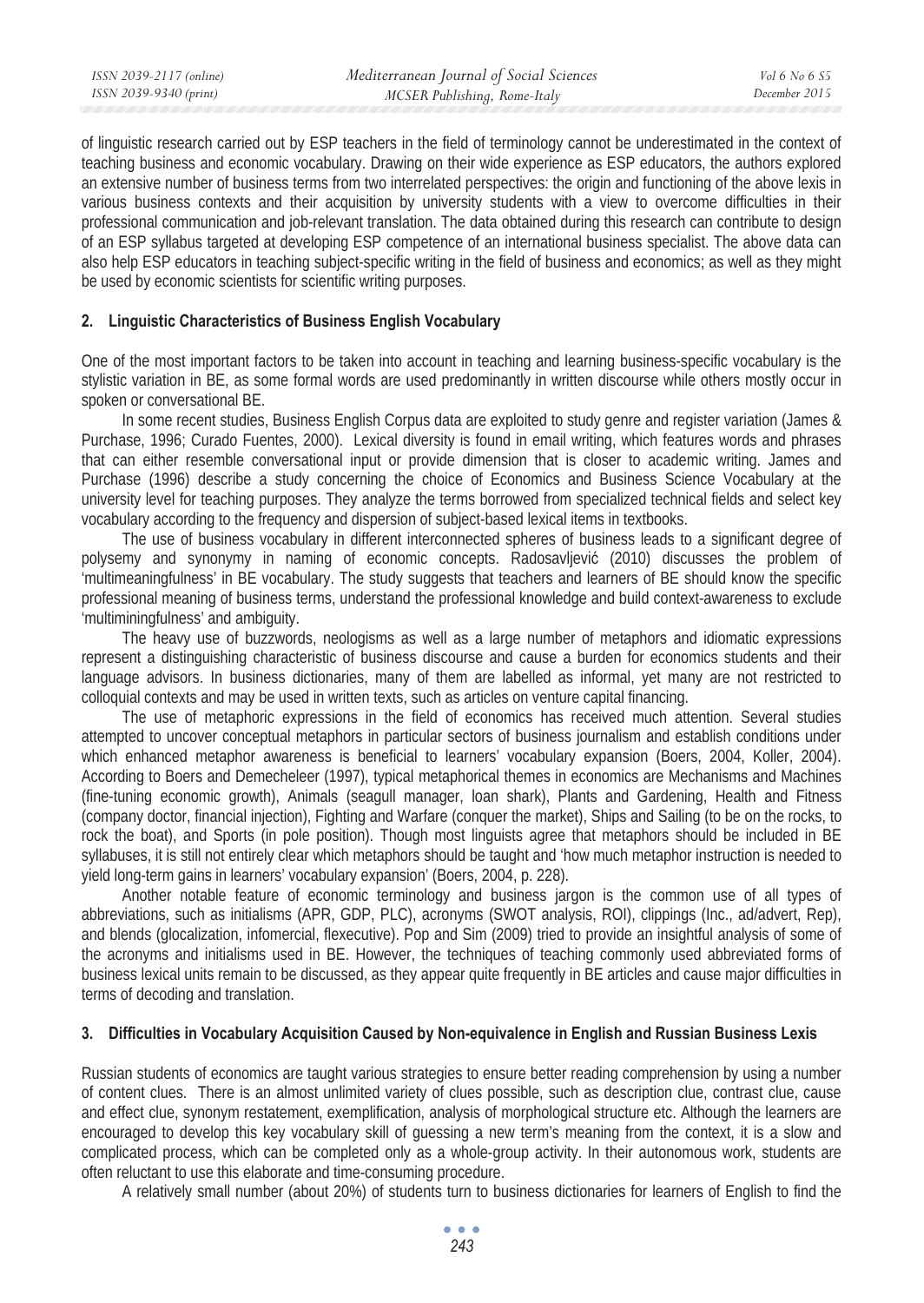| ISSN 2039-2117 (online) | Mediterranean Journal of Social Sciences | <i>Vol</i> 6 No 6 S5 |
|-------------------------|------------------------------------------|----------------------|
| ISSN 2039-9340 (print)  | MCSER Publishing, Rome-Italy             | December 2015        |

definitions of unknown terms. The majority of students prefer to use English-Russian business dictionaries. There have appeared a few up-to-date and comprehensive bilingual dictionaries covering all the latest business terms. However, these dictionaries are far from being concise and perfect, as the challenges in translation that ESP lexicographers face at present are similar to the difficulties that learners of BE encounter quite often.

Translation challenges are believed to be linked with the problem of non-equivalence. A number of significant factors that lead to non-equivalence in economic discourse have been highlighted; the most crucial of them are discussed below.

- 1. English business terms may express a concept, which is culture-specific and unfamiliar to the Russian speakers. For example, stockjobber is a British-specific term for 'someone whose job was to buy stocks and shares dealing only with brokers and not directly with investors'.
- 2. There may be different distinctions in meaning of translational counterparts, which lead to lexical discrepancy. In this case, a common problem, which constitutes a real area of difficulty that Russian students encounter with BE vocabulary, is that a Russian lexeme has two or more counterparts. English, for instance, has two nouns, salary/wages and amortization/depreciation, and two adjectives, effective/efficient, that correspond to the Russian words 'zarplata', 'amortizacija'  $\mu$  'effektivnyj' with the broader meaning.

In some cases there may be several words in Russian that are close in meaning, but the corresponding lists of English synonyms and words related in meaning is much longer. For instance, in Russian we usually use the words 'uvolit'', 'otstranit'', 'sokratit'', which mean 'be remove from job or responsibility', whereas in English students have to choose between dismiss, discharge, fire, sack, lay off, and make redundant, which have either semantic, stylistic or dialect differences.

3. English language terms may be semantically complex or not lexicalized in Russian. For example, absenteeism – 'a problem of employees not being at work when they should be' seems to be universal but there is no particular term to denote this concept in Russian.

It is worth mentioning that these lacunas are being increasingly filled in with English loan words. Some of the most frequently used borrowings include: futures / 'f'juchersy', derivatives 'derivativy'/, default / 'defolt', trader / 'trejder', securitization / 'sek'juritizacija', bidder / 'bidder', overdraft / 'overdraft', stakeholder / 'stejkholder', hedge / 'hedzhirovat'', etc. Most of these newest business loanwords denote economic concepts, which were not lexicalized in Russian until 1990s.

Krysin (2004) sees both linguistic and socio-psychological reasons for this tendency, such as:

- the absence of the native language equivalent for a new concept;
- concretization and specification of certain concepts by denoting them with different lexemes ('servis' (service) –' obsluzhivanie', 'eksport'(export) –'vyvoz');
- tendency to use one borrowed word instead of a descriptive clause in the native language;
- higher prestige of lexical borrowings; communicative relevance and formation of international jargon (Krysin, 2004: 188).

Although some linguistic conservatives may voice their negative attitude towards Anglicisms, others think they provide an advantage in lexical competition because they make economic terminology more homogeneous. At the same time, such "international" terminology creates considerable difficulties in vocabulary acquisition because Russian students may translate business-specific terms easily replacing them by similarly sounding loan words, but they sometimes have no idea what meanings are.

4. A Russian language term may have the same denotation as the source language word, but it may not possess same emotional connotation. The difference may be obvious or subtle, but important enough to pose a problem for students in a given context.

This is particularly the case with the metaphorical expressions, for example, rainmakers and sunrise industries. Both possess positive emotional connotation, while their Russian equivalents 'lobbist' and 'novye otrasli ekonomiki' do not.

Apart from the possible difference in the expressive meaning, such lexical units cause major difficulties in acquisition by Russian students because their metaphoric meanings were established in a foreign language and the underlying associations and comparisons may be unclear to them.

The practical problem-solving approach to teaching non-equivalent terminological vocabulary to ESP students is to translate by paraphrasing on the base of super-ordinate or related terms. Translations by means of loan words and calqued lexemes when they occur for the first time should be supplemented by explanations, descriptions and illustrations to convey the terms' precise meanings.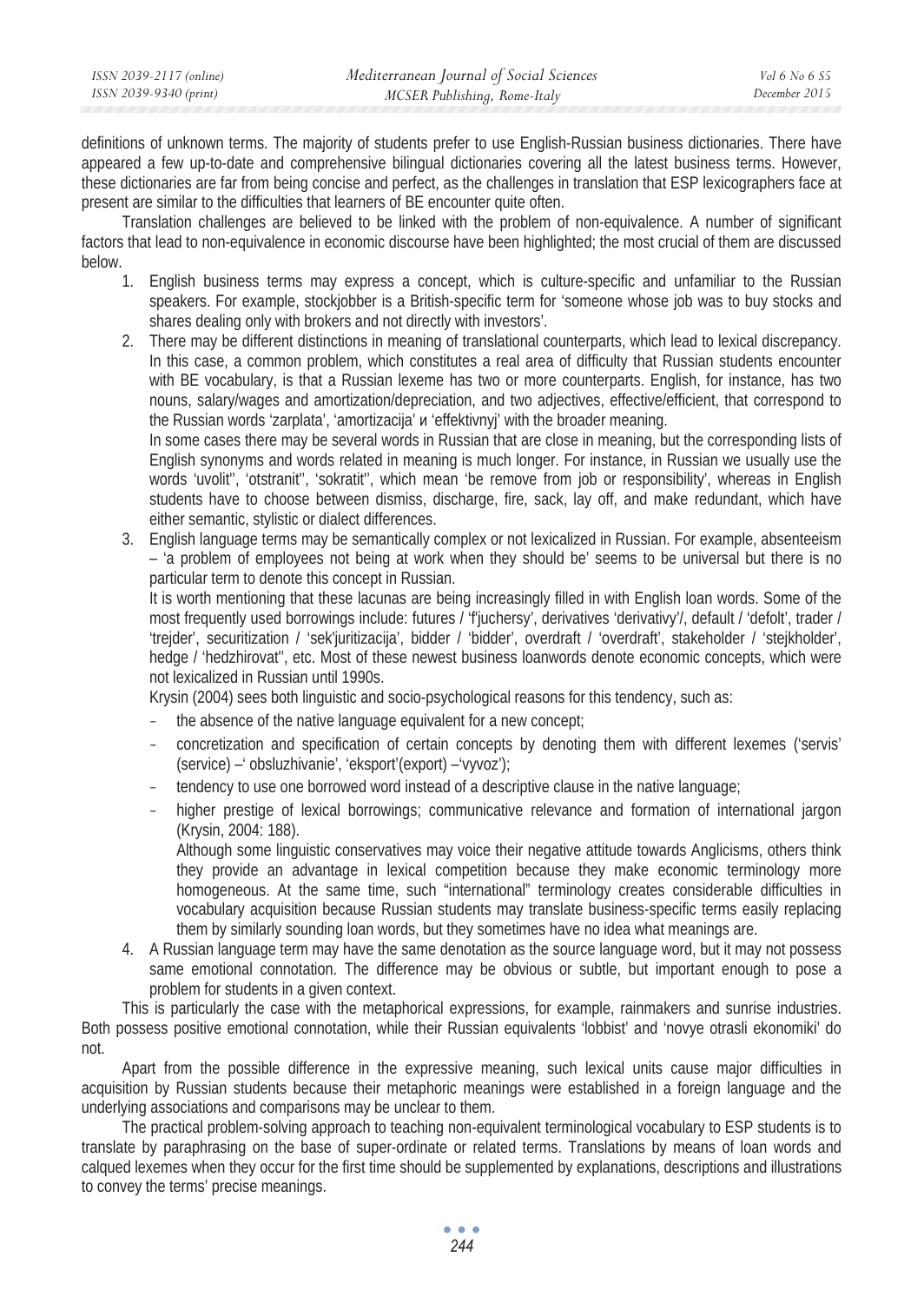As for the culture-specific vocabulary, this may be a fruitful area for comparisons with the student's first culture and target economic patterns. In this case the foreign language teachers help the students to create bridges from one cognitive system to another.

### **4. Contrastive Sociolinguistic Study of Anglicisms and their BE Prototypes**

This study investigated some similarities and differences in the terminological competence of Russian and Englishspeaking business communication participants. It analysed conceptual knowledge and the actual usage of both lexical borrowings and loan translations as well as their equivalents in the source language. The implications for teaching and learning English business vocabulary are discussed.

### *4.1 Aim*

As it was stated above, the emergence of English as a world language has promoted regular economic contacts between two countries with hundreds of Anglicisms becoming an integral part of the Russian financial and economic terminology and business jargon.

The consequences of such a massive invasion of foreign language nominations in the Russian language system are complex semantic processes that occur during their adaptation. These include acquiring both additional meanings and new connotations.

Empirical evidence shows that the meaning of some loanwords remains unknown or inaccurately understood by many Russian speakers, even those who have sufficient professional experience in the field of economics and business. The improper usage of lexical borrowings and loan translations can lead to communicative failures in business communication.

Thus, BE vocabulary is a promising area for a contrastive sociolinguistic research, adequately demonstrating all phases of communication: the usage of the terms in their native language environment - through a complex mechanism of integration - to the inclusion in the dictionary of the Russian language, i.e. to the final stage of their adaptation. This aspect involves a comparison of nominative ESP units not only on the semantic level, but also on the communicative one.

The purpose of this study was to carry out a contrastive analyses of lexical and conceptual knowledge of a number of recent lexical borrowings in the field of business and economics and their BE equivalents. In other words, it aimed at revealing some common and distinguishing features in the actual usage of Anglicisms and their prototypes in the Russian and English language business communication.

From the pedagogical perspective, students' awareness of difference in the usage of terminological counterparts may be enhanced by comparing their own meaning representations with native-speaker information.

## *4.2 Participants*

The 60 participants were Russian-speaking business graduates who are current employees of Moscow companies. Almost the same number (58) of English-speaking economists participated in the study, including 32 Americans, 23 British and 3 Canadians educated in the English-speaking countries and employed by Russian (7), British (20) and American (31) companies. Most of the informants were involved in Banking and Finance (33/24), Risk Management and Insurance (16/12), Sales and Marketing (4/22) and Industrial Logistics Management (7 Russian economists). Their ages ranged from 20 to 36 years, thus representing the most professionally active part of population.

## *4.3 Target Lexical Items*

The lexical items selected for the business language questionnaire were lexical borrowings of agent nouns and their English equivalents, denoting persons or companies. 'Borrowed agent nouns' refer to a set of lexical items, which are essential and relatively frequent in economic articles. Some of them are well-known and widely used, for instance: 'broker' (broker), 'diler' (dealer), 'distribjutor' (distributor), 'menedzher' (manager). Other borrowed terms ('stejkholder' (stakeholder), 'frilanser' (freelancer), 'bajer' (buyer), 'promouter' (promoter), etc.) are covered by most Russian dictionaries of economic and business terms but seem to be restricted by the boundaries of professional vocabulary usage. A corpus search of the modern Russian language (www.ruscorpora.ru) incorporating over 300 million words indicates that these lexemes appear not very frequently in the general language. It gives a relatively small number of results for each of them (for example, 'distribjutor' – 59 documents, 79 contexts, 'promouter' – 10 documents, 18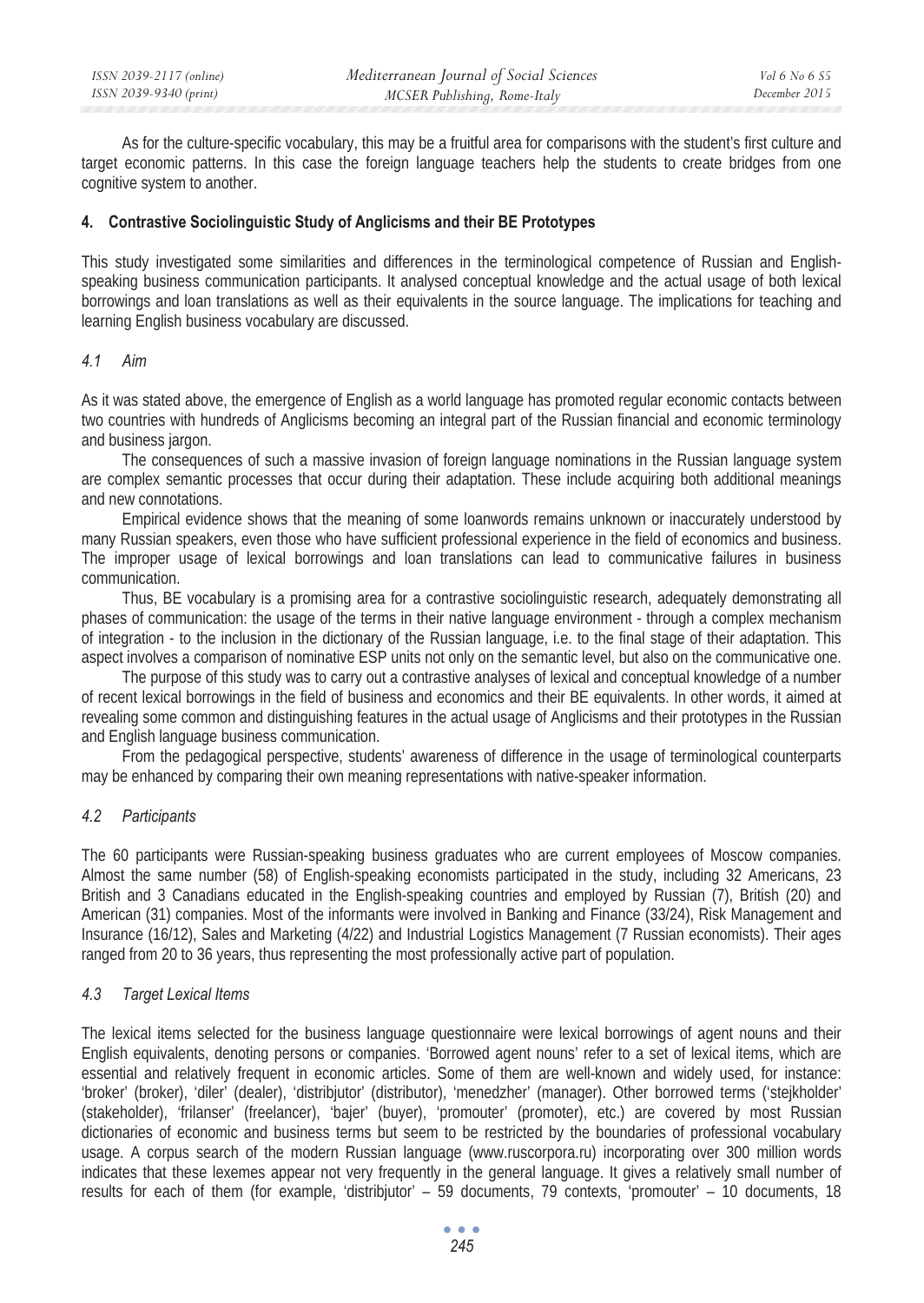contexts, and 'frilanser' – 3 documents, 3 contexts).

A small group of lexical units were metaphoric expressions used to refer to persons in economic discourse. As I have already noted, they were borrowed from English by literal word-for-word translation, for example: «byk» / bull, «biznes-angel» / business angel, «chernyj rycar'» / black knight, «doctor kompanii» / company doctor, «akcionerdissident» / dissident shareholder, «raketnyj uchenyj» / rocket scientist.

# *4.4 Procedure*

The data referred to here come from business language questionnaires distributed via email over the period of the past two years. Each participant was sent a list which included 23 lexical units denoting persons. In the first part of the questionnaire, they were asked to fill in the information about their age, education and area of work. In the second part, they were asked to define specific terms by answering two questions:

- 1) Are the following terms familiar to you? Please tick the boxes.
- 2) If you know the term, please use the large box to define the word, or provide a word or expression with a similar meaning.

All the questions were given in their native languages and the participants responded in their native languages as well. They were asked to answer the questions independently, without any consultation or lexical reference.

Data processing was based on the methods of quantitative and component semantic analysis with the following description, generalization and comparison of the results.

## *4.5 Meaning representation strategies*

The definitions the respondents gave included a great deal of professional knowledge. Basic ways (strategies) of meaning representation used by both groups of participants are listed below. Russian-speaking participants' sample answers are given in translation.

- 1. The definition of the term: dealer / 'diler'
	- a person who is buying and selling goods or services for profit (Russian-speaking informant– RSI)
	- someone who purchases and maintains an inventory of goods to be sold (English-speaking informant ESI)
- 2. Synonym replacement and cross-reference to one of the terms listed in the questionnaire: dealer / 'diler'
	- broker/trader, foreign exchange trader (ESI) ретейлер / retailer
	- similar to a broker or agent (ESI)
	- seller (RSI)
- 3. Indication of the professional business sphere in which the term is used: «byk» / bull
	- a stock-market term (ESI) провайдер / provider
	- a person or company that provides a service. It is frequently used in health care to refer to hospitals (ESI)
- 4. The term's context usage examples: «raketnyj uchenyj» / rocket scientist
	- is usually used in the phrase, "you don't need to be a rocket scientist to understand or do something (ESI)
	- normally, used in the negative "it is not rocket science" "you don't need to be a rocket scientist to " meaning you don't have to be super bright to understand a new situation or job or instruction (ESI)
- 5. Marking some terms as restricted to one of the regional dialects (by English-speaking participants): 'komplaens-kontroler' / compliance controller
	- possibly an Americanism Quality Controller in English. A person who is responsible for maintaining the level of service or manufacture to agreed standards
	- 'stok-dzhobber' / stock-jobber
	- British English?
- 6. Reference to the source language (by Russian participants): '' / scalper
	- I haven't heard this word in Russian. In English it usually refers to someone who buys tickets to events and then "scalps" them for a profit «бык» / bull
	- translated from English a person who counts on the growth of share prices on the stock market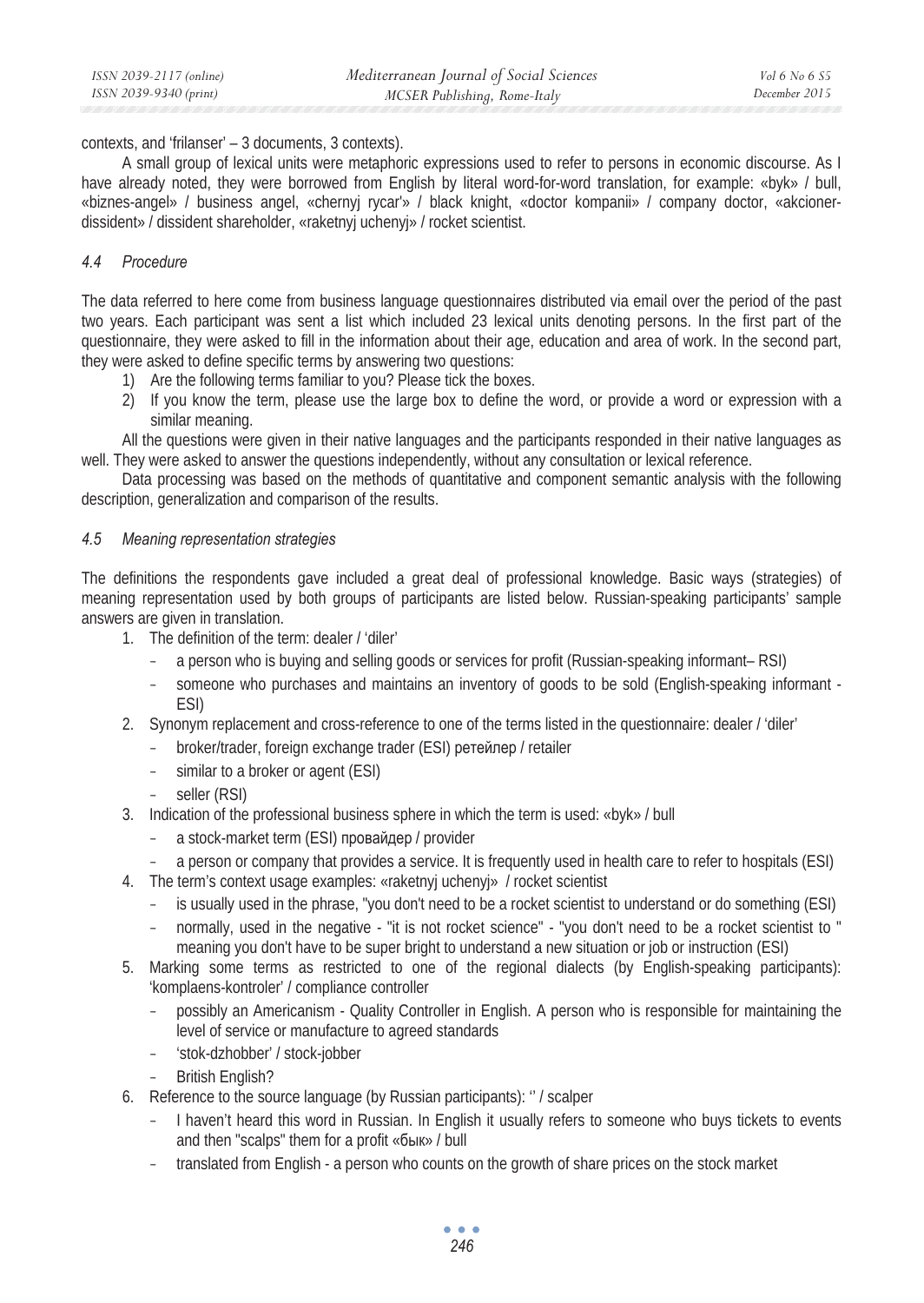- 7. Illustrative explanations: 'reider' /raider
	- I think it is someone who is engaged in buying the company's assets in order to destroy and resale it subsequently (Richard Gere's character in "Pretty Woman") (RSI)
	- Rosneft company it forced Yukos into bankruptcy and took over its assets (RSI)

### **5. Results and Discussion**

The results of the study revealed some common and distinctive features in the terminological competence of Russian and English-speaking participants. Almost half (11) of the loanwords adopted by the Russian language and their English counterparts were familiar to both groups. Thus, lexical items denoting equally relevant concepts for both groups of informants include: 'broker' (47) /broker (43), 'brjend-menedzher' (43) / brand manager (36), 'diler' (50) /dealer (36), 'developer' (39) / developer (45), 'provajder' (47) /provider (32), 'retejler' (34) / retailer (40), 'trejder' (42) / trader (44), 'distribjuter' (26) / distributor (29), 'frilanser' (33) / freelancer (38), 'promouter' (26) / promoter (20), 'merchandajzer' (21)/ merchandiser (27) (in parentheses is the number of informants who use the term quite frequently or sometimes). However, the participants pointed out different semantic components in some of them. Thus, the English speaking economists described broker as a person who buys and sells either goods, or services or shares, business interests, real estate, securities or other commodity, whereas for the Russian economists the main semantic component in the meaning of the word broker was not the object a broker deals with, but his place of work which most of them indicated as a stock exchange. This may be the reason why the real estate broker would be most likely translated into Russian as 'rijeltor' (realtor).

Idiomatic expressions which are widely used by both English-speaking and Russian business journalists turned out to be vaguely familiar to both groups of economists, though a few English-speaking participants managed to guess the meanings of some of these idioms correctly. Interestingly enough, their Russian colleagues were unable to make accurate guesses about the meanings of most of business idioms and marked most of them as unknown.

The only metaphoric unit, which is quite familiar to the economists of both groups was «byk» / bull. 17 RSI / 12 ESI have come across this term, but do not know what it means, 5 RSI / 14 ESI know this term, but never use it and 3 RSI / 10 ESI occasionally use this term.

Four lexical units which were on the list seemed more familiar to the English respondents, as they have appeared in Russian quite recently and most of them denote area-specific concepts, such as scalper, stakeholder, compliancecontroller and buyer.

An unexpected result of the study was that two words turned out to be more familiar to the Russian business graduates. These are the words 'rejder' / raider – a term denoting a "an individual or corporate investor who intends either to take control of a company by buying a controlling interest in its stock and installing new management, or to make a quick profit by threatening to take control and selling the stock back" and 'grinmejler' / greenmailer - used for people and companies trying to buy their "stock from a suitor, often for a very high price, to try to prevent a takeover" . A quick Google search for these loan words in Russian produces quite a list of results (1 100 000 for 'rejder' and 6 810 for 'grinmejler'). Presumingly, these concepts are essential for the Russian economic situation at present.

The analysis of interpretation provided by the participants of both groups shows that approximately a quarter of the terms are interpreted in an identical fashion. National component is manifested in revealing various distinctive components denoted by associations of concepts based on real-world business experience and knowledge. Most difficulties were caused by polysemous words used to talk about different business subjects. For example, fewer than half of Russian respondents (23) and 16 English-speaking informants, including almost all experts in the field of transport services, express delivery and logistics, use the term provider in a broad, industry-general meaning; in most cases it is synonymous with the term supplier:

- an organization that provides goods and services (RSI)
- a legal entity carrying out the supply of material resources or the provision of services on a contract basis (RSI)
- the service provider (RSI)
- supplier (RSI)
- supply company (RSI)
- person/organization/company providing service (ESI)
- a company that supplies products or provides services for a particular group or in a particular area (ESI)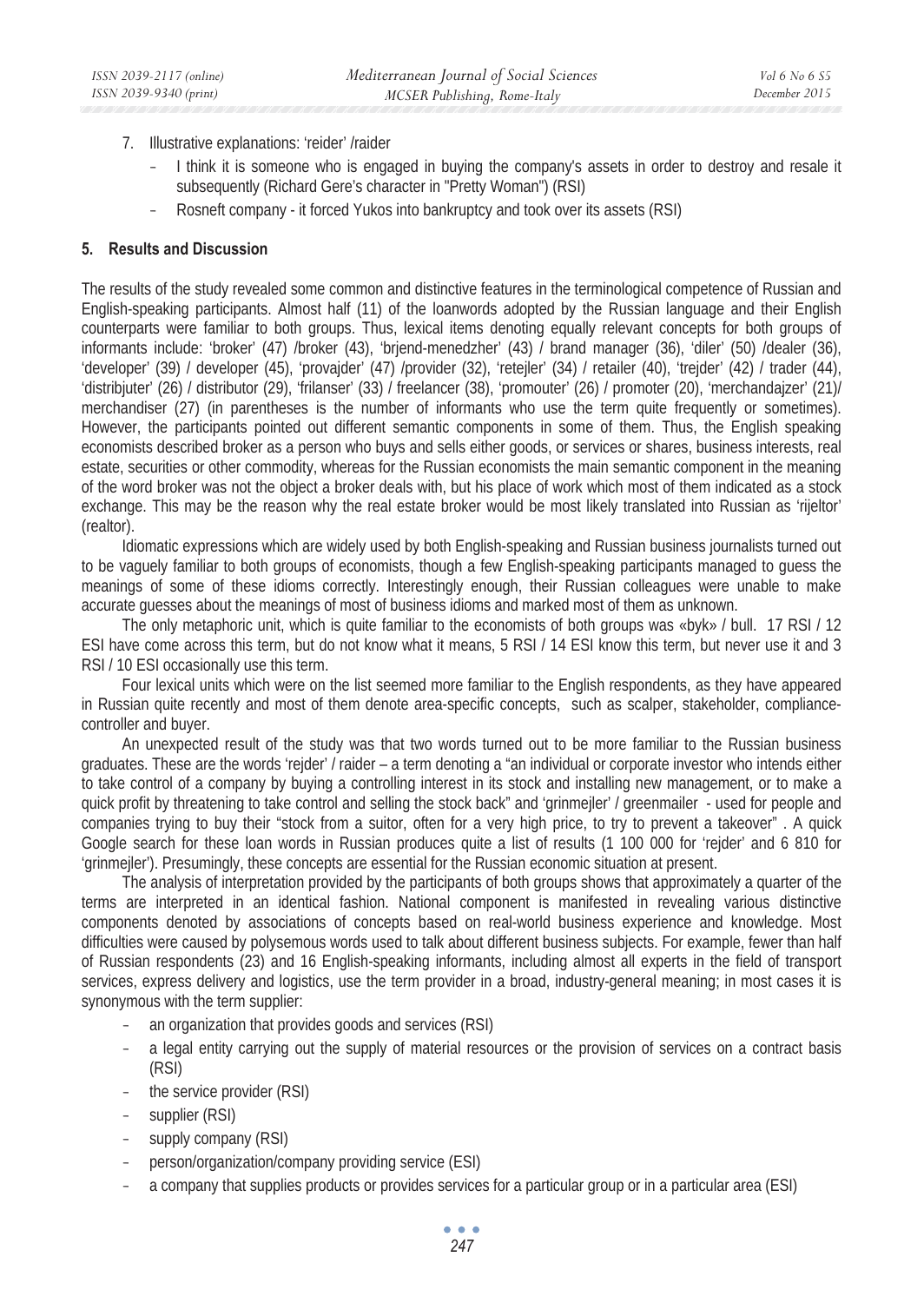a person or organization who takes responsibility for the provision of goods or services on behalf of other (ESI) Only several of the Russian participants (8) gave a more narrow interpretation of the term:

- a company that provides access to the global use of Information Systems, the Internet
- a company that provides access to Internet resources via a modem or high-speed technologies (ISP)

Typically, Russian-speaking informants provided a "combined" definition, incorporating both general business meaning and the explanation that the term may be used when talking about a particular subject, i.e:

- a company that provides any services, most of all - a company that provides users with access to the Internet (e-mail hosting) - a legal entity that provides certain services, for example, the Internet telephony

English-speaking respondents followed the same strategy, though indicating several business areas where this term might be used:

- a person who provides a service, this term is widely used for those who provide internet access;
- a company that provides services; Internet Service Providers
- a person or company that provides a service. It is frequently used in health care to refer to physicians or hospitals;
- a person that provides a good or service. Often used to describe physicians as 'providers' of health care.

Thus, the interpretation of the term's general business meaning can be considered similar, while its narrow industry-specific representations differed considerably.

Similarly, unlike most English-speaking respondents who are more-or-less familiar with the meanings of polysemous terms, Russian participants tended to define several of them in only one area-specific context. For instance, most of them use the word 'developer' (developer) to denote 'company whose business is buying land and building on it' and the word 'stejkholder' (stakeholder) as a synonym of the word shareholder, being unaware of their other senses.

To sum up, Russian business graduates sometimes cannot accurately determine the meaning of lexical borrowings or have a different understanding of the economic concepts that are denoted by the borrowed terms.

Naturally, this approach to terminological meaning determination cannot ascertain specialist conceptual knowledge to its full extent, as it does not allow the terms to activate the full resources of their meanings. Although word meanings may give some sense of a word's meanings, context plays a large part in filling in the other information necessary to make use of that word. Therefore, a detailed sociolinguistic analysis of the actual usage of vocabulary, which may consider cultural and situational context in which economic terms' meanings emerge, is required. This may help to determine whether the meaning of certain loan words and their counterparts are similar or significantly/slightly different.

## **6. Conclusion**

In this article, a broad range of issues have been briefly introduced including the differences in structural and semantic characteristics of economic term systems in Business English and Russian, which pose major translation challenges and cause problems in vocabulary acquisition. Some problems confronting economics students and their ESP teachers may be common for ESP students of other countries, as English is a global lingua franca used in business communication today. Difficulties encountered by Russian learners, as reported in empirical studies, show that the main pedagogical emphasis should be put on showing connections between the same business term or similar words used in different contexts and situations. The cross-disciplinary approach, which implies compacting of the curriculum in both English and Economics subjects, is supposed to enhance the effects of ESP instruction.

Apart from the challenges in vocabulary acquisition caused by disciplinary and stylistic variation in BE, many problems are connected with the integration of the newest Anglicisms into Russian business and economic terminology. Typically, most of the new borrowings do not have corresponding equivalents in contemporary Russian and explanatory translations in this case might be the only option, as students find it extremely difficult to determine their meanings.

To get a real picture of the impact of Anglicisms on contemporary business Russian in the context of dynamic communication process, a contrastive sociolinguistic study was carried out. It aimed at revealing some common and distinguishing features in the actual professional usage of lexical borrowings or loan translations denoting persons and their English-language prototypes. The terms were sorted into categories according to the frequency of usage and meaning representation strategies chosen by the informants of each language group. The reasons of lexical-semantic loan words, as well as specific communication problems arising because of violating the necessary correlation between the native and borrowed resources of language were examined, and the possible methods for their solution are briefly discussed.